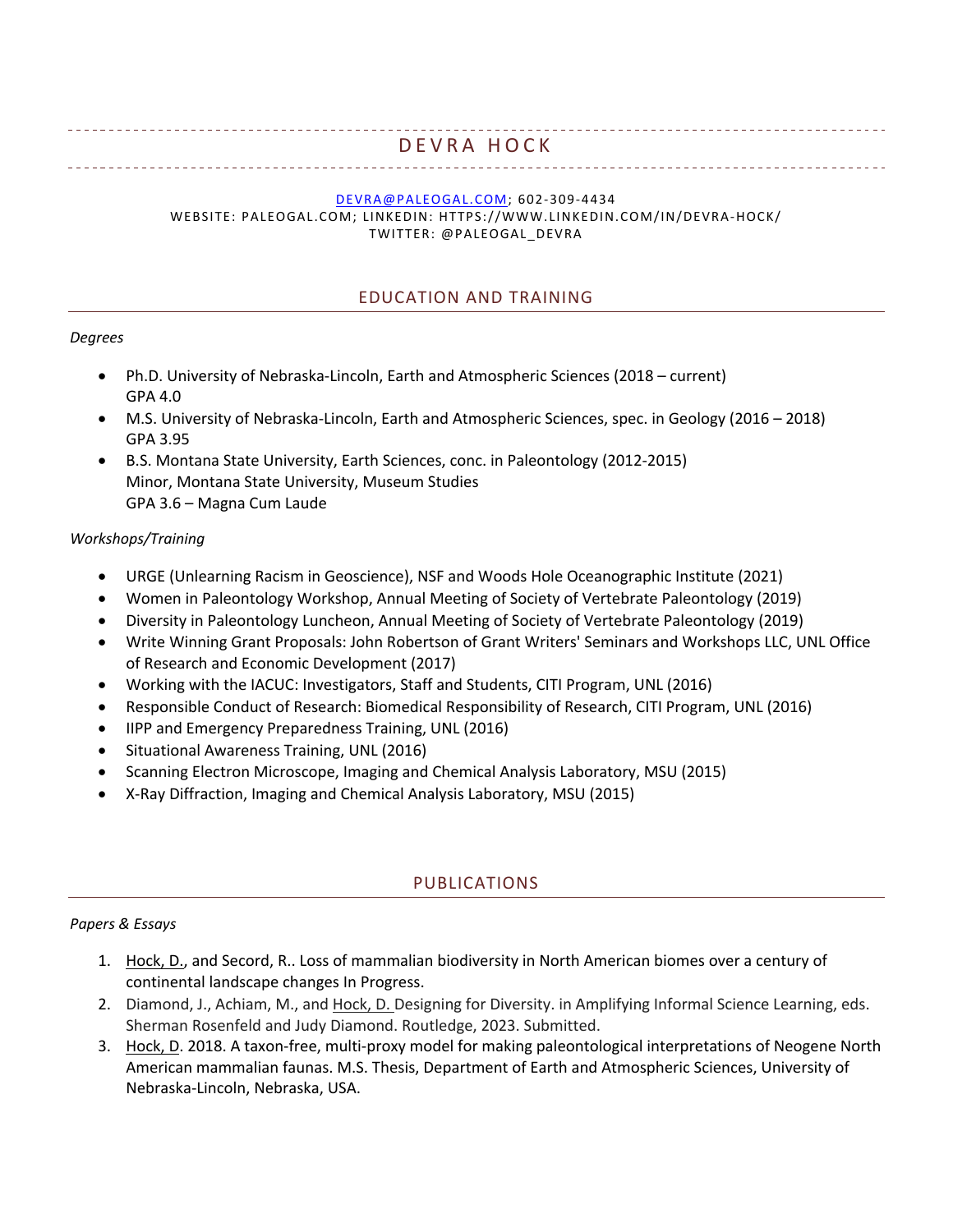## *Abstracts*

- 1. Hock, D., D. Levering, and B. Gomez. 2022. Using a virtual construct of the Permian Karoo Supergroup to teach high schoolers field survey skills, biostratigraphy, and evidence-based problem solving. Journal of Paleontology, Program and Abstracts 2022. Submitted.
- 2. Hock, D. and R. Secord. 2019. Comparison of 'Big Data' uses in paleoecological multi-proxy models for North American mammalian paleoecological interpretations. Journal of Paleontology, Program and Abstracts 2019.
- 3. Hock, D. and R. Secord. 2018. A taxon-free, multi-proxy model for Miocene North American paleoecological interpretations. Journal of Vertebrate Paleontology, Program and Abstracts 2018, p.146.
- 4. Hock, D. and R. Secord. 2017. Vertebrate species richness change from the late Miocene to early Pliocene of Lothagam, Turkana Basin, Kenya. Geological Society of American Abstracts with Programs, Vol. 49, no. 6.
- 5. Hock, D. 2017. Vertebrate species richness change from the late Miocene to early Pliocene of Lothagam, Turkana Basin, Kenya. Journal of Vertebrate Paleontology, Program and Abstracts 2017, p. 129.
- 6. Hock, D. 2015. A comprehensive study of key paleoenvironmental changes using major faunal turnovers focusing in the Turkana Basin, Kenya. Journal of Vertebrate Paleontology, Program and Abstracts 2015, p. 144.
- 7. Hock D. 2015. A comprehensive study of key paleoenvironmental changes using major faunal turnovers focusing in the Turkana Basin, Kenya. Geological Society of American Abstracts with Programs, Vol. 47, no. 7, p. 286.

# INVITED SPEAKER

- 1. Paleontology Guest Speaker. Skype a Scientist & Nepris. October 2021-2022.
	- Gave a short talk about what a fossil is, how fossils are made, and various aspects of paleontology to  $2^{nd}$ ,  $3^{rd}$  grade classrooms and homeschooled/tutored grade students.
- 2. "Fossils and Paleontology." Didyasarin International Preparatory School Bangkok. December 2020.
	- Gave a short talk on what a fossil is, how fossils are made, and the importance of fossils and paleontology in today's world. Took questions students had prepared on the topics of paleontology, fossils, and geology.
- 3. "Mammoths, Dinosaurs & Mammoths, Oh My!" Fossil Friday Chats. Raymond M. Alf Museum of Paleontology & Western Science Center. November 2020.
	- Who knew what started as a topic for a middle school science paper would turn into a career? Join Devra as she discusses where her love for science and paleontology came from and her journey in exploring that passion, from watching documentaries to pursuing her PhD.
- 4. "Fossils, Evolution & Natural History Museums." University of Nebraska State Museum Science Café. April 2020.
	- Discussed the science behind experiential learning, common conceptions of evolution and the fossil record, and how natural history museums can address them.
- 5. "Scientific Accuracies of Jurassic World." University of Nebraska State Museum Bad Science Movie Night. March 2017.
	- Gave a short talk about the scientific accuracy of Jurassic World regarding dinosaurs and paleontology while providing the actual current scientific counterpoints. Also discussed the current state of the field of dinosaur paleontology.

# PRESENTATIONS

- 1. Hock, D. and R. Secord. 2019. Comparison of 'Big Data' uses in paleoecological multi-proxy models for North American mammalian paleoecological interpretations. SVP Session XI. Mammalian Paleoecology and Macroevolution.
- 2. Hock D. and R. Secord. 2018. A taxon-free, multi-proxy model for Miocene North American paleoecological interpretations. SVP Session IX. Ungulates and Carnivores.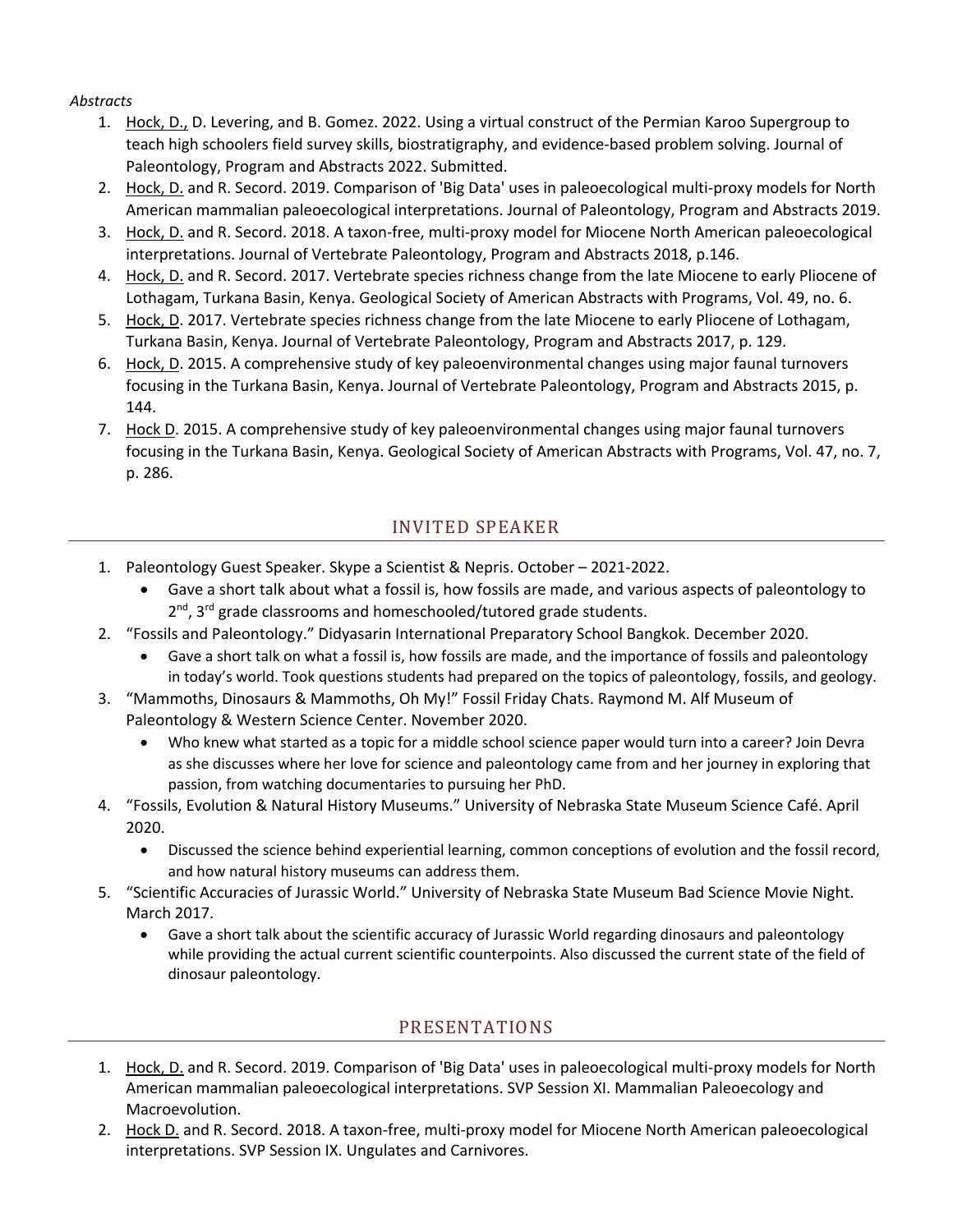- 3. Hock, D. and Secord, R. 2017. Vertebrate species richness change from the late Miocene to early Pliocene of Lothagam, Turkana Basin, Kenya. GSA Session T45. Miocene–Pliocene Terrestrial Ecosystem Response to the Climate System II.
- 4. Hock D. 2015. A comprehensive study of key paleoenvironmental changes using major faunal turnovers focusing in the Turkana Basin, Kenya. GSA Session T195. Paleoenvironmental Reconstruction of Hominin Sites: New Methods, New Data, and New Insights I.
- 5. Hock, D., J. Gardner, S. Scott, and H. Flora. 2014. Float 'N' Bloat: The Impact of Fluvial Processes on Transportation of Death Assemblages. Montana State University Geomorphology Poster Symposium.
- 6. Hock, D., C. K. Bingman, and Z. Reid. 2014. A new occurrence of dictyoolithus eggs from the cretaceous Tiantai basin, Zhejiang Province, China. Montana State University Student Research Celebration.
- 7. Hock, D., and C. K. Bingman. 2014. A new occurrence of dictyoolithus eggs from the cretaceous Tiantai basin, Zhejiang Province, China. Montana State University Earth Science Colloquium.

# EXPERIENCE/POSITIONS

## **Communications Committee Member, Association for Women Geoscientist**. (2020-2022)

- Help AWG's Communication Coordinator manage website content
- Manage AWG's Twitter page and coordinate social media content with other committee members
- Designed new website and lead transition from old website to new site

## **Graduate Teaching Assistant, Department of Earth & Atmospheric Sciences, UNL** (2016-2022)

- Taught lab courses for department, including introductory geology and historical geology.
- Prepared individual labs, quizzes, and midterms.

#### **North-Central Regional Delegate and Alternate Regional Delegate, Association for Women Geoscientists** (November 2018-August 2021)

- Acted as representation and liaison between AWG Board of Directors and chapters and members in North-Central Region (IL, IN, IA, MI, MN, MO, NE, OH, and WI).
- Attended monthly and bi-annual board meetings and supported new and existing chapters.

## **Chapter President, Cornhusker Chapter, Association for Women Geoscientists** (September 2019 – August 2020).

- Jumpstarted the chapter from inactivity/suspension to a fully active chapter
- Planned events for local geoscientists, such as weekly happy hours and mixers with guest scientists and speakers, and coordinated chapter members with outreach events
- Assisted starting the chapter in 2017 by being on the organizing committee

# **Camp Summergold**

- Served as a counselor for a full session; aided mentors with activities. (June 2021)
- Applied Science Workshop: Held day-long workshop focusing on three areas of applied science (Music, Recycling and Consumption, Aerial Dance). Led girls through hands on activities that encouraged learning and understanding of the science behind the topics. (July 2019)
- Paleontology Class: Developed and taught 12-hour paleontological hands-on curriculum implementing casts of fossils rented from University of Nebraska State Museum, drawing techniques, and molding and casting for STEAM all-girls camp, ages 11-17. (July 2018)

# **Diversity & Inclusion Team Member, Department of Earth & Atmospheric Sciences, UNL** (Spring 2019; 2021-2022)

• Met with other graduate students and faculty to discuss and implement ideas how to create a more inclusive and diverse environment for the department, as well as how to generate more interest in geoscience degrees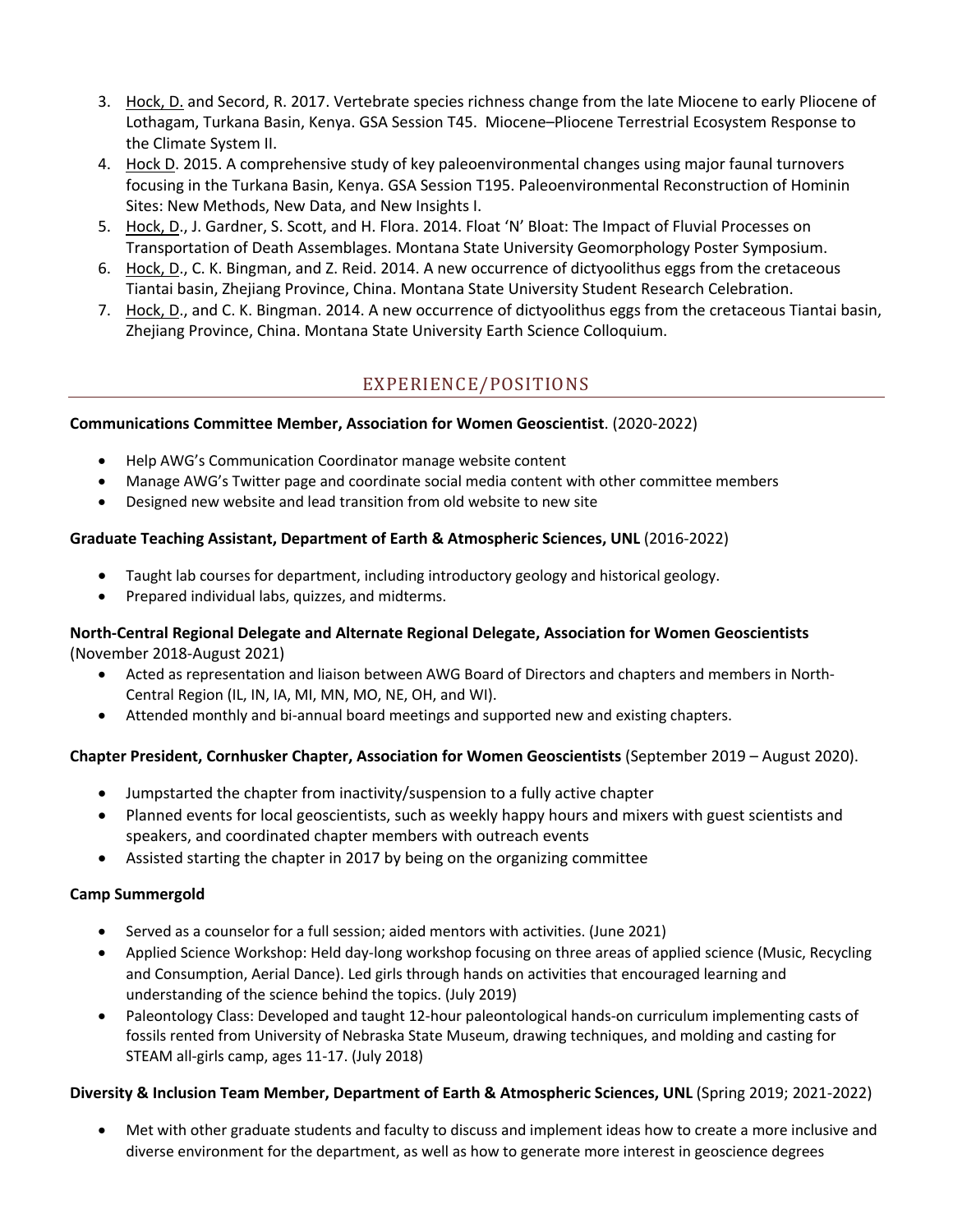• Joined first Diversity committee to continue DEI efforts; worked on modifying graduate student application rubrics, new hire rubrics, developing a new Code of Conduct, and helped write an abstract for AGU on our DEI work during URGE

#### **Student Success Coordinator, Students of Earth & Atmospheric Sciences, UNL** (2018-2019, 2019-2020)

• Plan monthly or quarterly developmental events for students in the department with undergraduate advisors. Topics have included preparing a conference poster and talk, resume and CV building, and graduate school and job applications

#### **Arizona Natural History Museum Collections** (February – July 2016)

• Described and catalogued fossil specimens received from Northern Arizona University Quaternary Sciences Program. Fossils digitally catalogued using Proficio/ReDiscovery software.

#### **Student Teaching Fellow/Assistant, Montana State University** (August - December 2015)

Honor's College-Texts & Critics

• Attended weekly faculty meetings to discuss upcoming topics. Assisted in class activities, discussion, and grading.

#### Paleontology Lab Techniques

• Assisted in course planning and preparation, teaching paleontology lab techniques to students, and grading course material.

#### **Intern/Teacher's Assistant, Project Excellence, Phoenix Country Day School** (May – June 2014)

• Assisted teachers in the classroom and supervised students (4-11 grade) outside of class. Taught one class on the subject of paleontology.

#### **Museum of the Rockies, Montana State University**

- Performed independent research to present at MOR Fall Lecture series and SVP. Worked with David Swingle on technical anthropology to convert and catalogue video archives from various tape formats into digital format. (January 2015 – December 2015)
- Jack Horner Paleontology Lab. Fossil preparation of Triceratops brain case. (September 2014 December 2015)

#### **Zhejiang Natural History Museum** (May – June 2013)

• Researched Dictyoolithus eggs from Zhejiang Natural History Museum collections as part of Montana State University's NSF IRES grant for international research. Spent four weeks in Hangzhou, Zhejiang working on collection materials, and went to local field localities to meet with different museum representatives in the surrounding areas.

#### **Montana State University Field Crew at Egg Mountain** (June – July 2013; July 2010)

• Joined field crew under Dr. David Varricchio for quarry excavation and jacket preparation.

#### **Montana State University MSSE Field Class, Makoshika National Park** (June 2010)

• Intern under Dr. Frankie Jackson for her field class for Montana science teachers enrolled in MSU's Master of Science in Science Education program. Joined the group on field work exercises, as well as assisted in any field and camp preparation needed.

# OUTREACH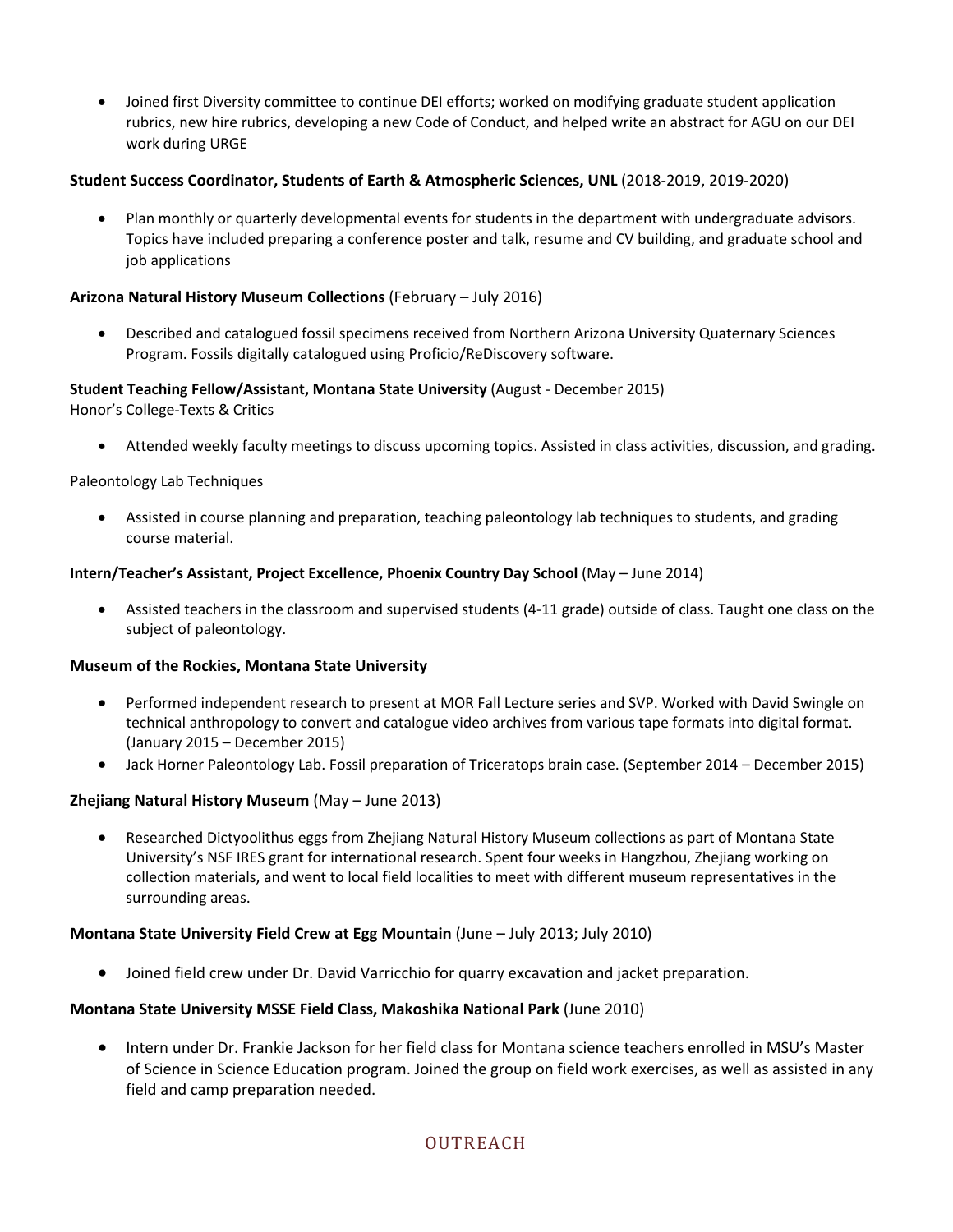## **Morrill Hall University of Nebraska State Museum**

Dinosaurs and Disasters. (February 2019; February 2017)

- Developed new paleontological activity "Paleontology Timeline" that examines important paleontological events throughout the history of the field.
- Developed and maintained a booth "Paleo Games", modifying existing paleontological activities.

Museum Fossil Night. (October 2019)

• Ran paleontological activities with AWG Cornhusker Chapter members. Activities consisted of GoExtinct! board game, fossil dig boxes, and Diversity in Science matching game.

#### **University of Nebraska-Lincoln Science Connector**. (August 2019)

• Discussed methods and materials for Lincoln teachers to bring paleontology into the classroom. Shared the "Paleontology Timeline" game to those interested.

### **Center for Science, Mathematics and Computer Education Women in Science Conference and Banquet**. (March 2019)

• Discussed EAS department and AWG Cornhusker Chapter with high school female students. Engaged in further discussion with smaller group during banquet about being a female in the STEM fields.

**Morrill Hall University of Nebraska State Museum Student Ambassador**. (September 2017 – April 2018) Attended public outreach events as ambassadors for the museum, supervised children activities, lead drop-in tours of museum exhibits.

- YMCA After School Program Elliot Elementary School: Talked to students about paleontology, passed around samples from the teaching collection and supervised dig boxes.
- Kids World Lincoln Speedway Village: Represented Morrill Hall at booth at indoor kids all-day event, supervised "Mammoth Masks" activity, promoted Morrill Hall birthday events and a raffle for a free family admission pass.
- Fossil Night Morrill Hall: Helped run fossil diatom activity, explaining how paleontologists use micro-fossils to determine environment and climatic changes over time.
- Nature Night Eastridge Elementary School; Sheridan Elementary School: Represented University of Nebraska State Museum at nature/science event at local elementary schools, supervised the Fossil Dig Boxes, assisted with the Dung Beetle Activity, and informed parents of museum memberships and upcoming events.
- Highlights Tour Morrill Hall: Lead visitors on drop-in tours in Morrill Hall
- Wild Adventures Pioneers Park Nature Center: Represented University of Nebraska State Museum at nature/science event at local nature preserve and helped run habitat matching game, and promoted a raffle for a free family admissions pass.

#### **UNL Communicating Science Through Outreach.** (September – December 2017)

• Developed after-school science club at local middle school with collaboration with Boys and Girls Club of Lincoln and the Community Learning Center of Lincoln Public Schools. Built and ran weekly inquiry-based activities all under the theme of "Evolution", including topics such as Darwin and natural selection, fossils, morphology and homoplasy, and DNA.

## GRANTS AND AWARDS

- Myerly-Martin Award, Department of Earth & Atmospheric Sciences, University of Nebraska-Lincoln (2021)
- Presidential Exchange Award, Association for Women Geoscientists (2021)
- EAS Summer Fellowship, University of Nebraska-Lincoln (2020, 2019)
- Sam Treves Travel Endowment to present at SVP, University of Nebraska Lincoln (2019, 2018, 2017)